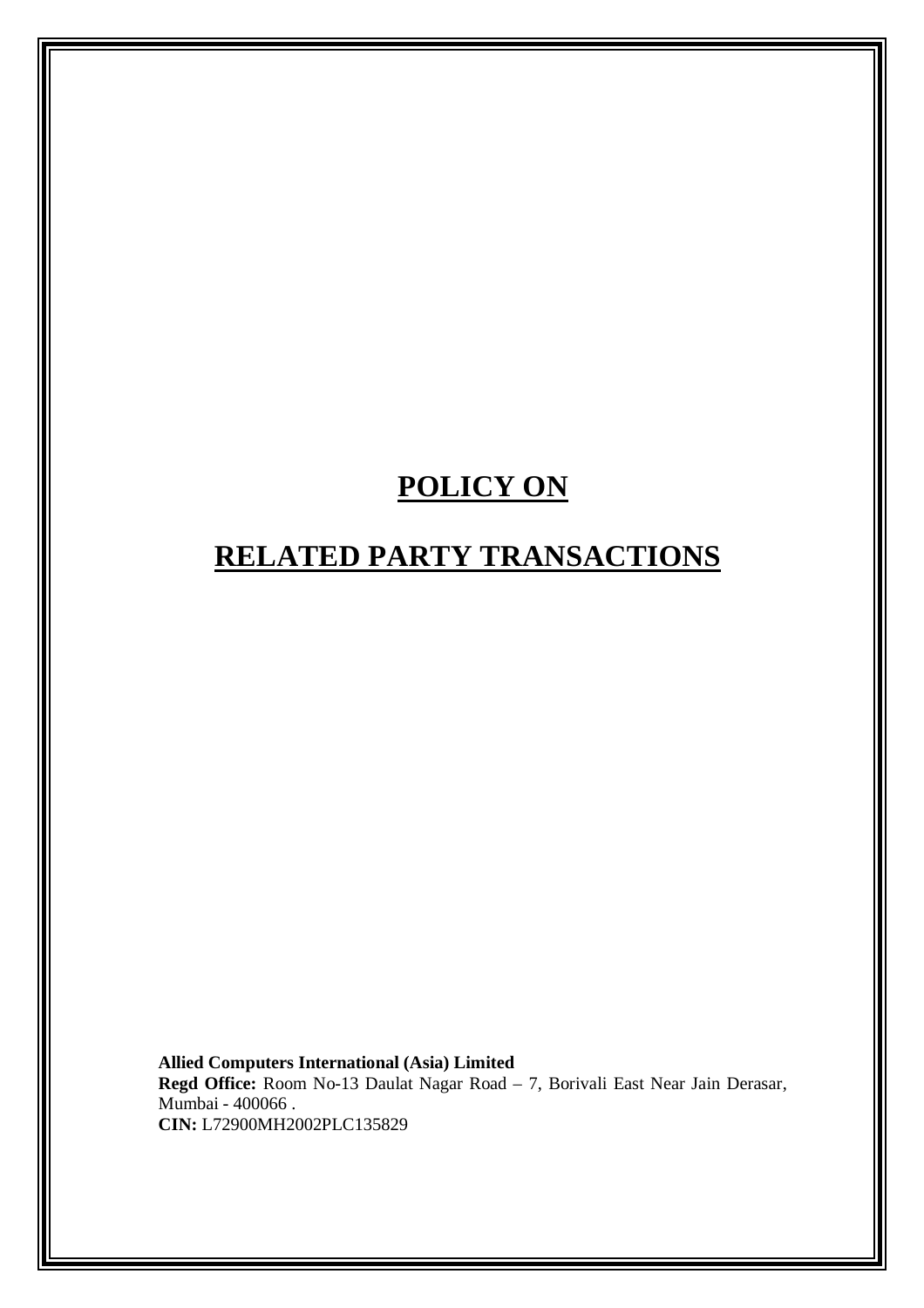# **INDEX**

| Sr.<br>No. | <b>Particulars</b>                    | Page Nos. |
|------------|---------------------------------------|-----------|
| 1.         | Part A - Intent and Content           |           |
| 2.         | Part $B$ – Definitions                | 3         |
| 3.         | Part $C - Terms$ of the Policy        | 6         |
| 3.         | Part D – Governance Structure         |           |
| 4.         | Part E – Dissemination of Information | 13        |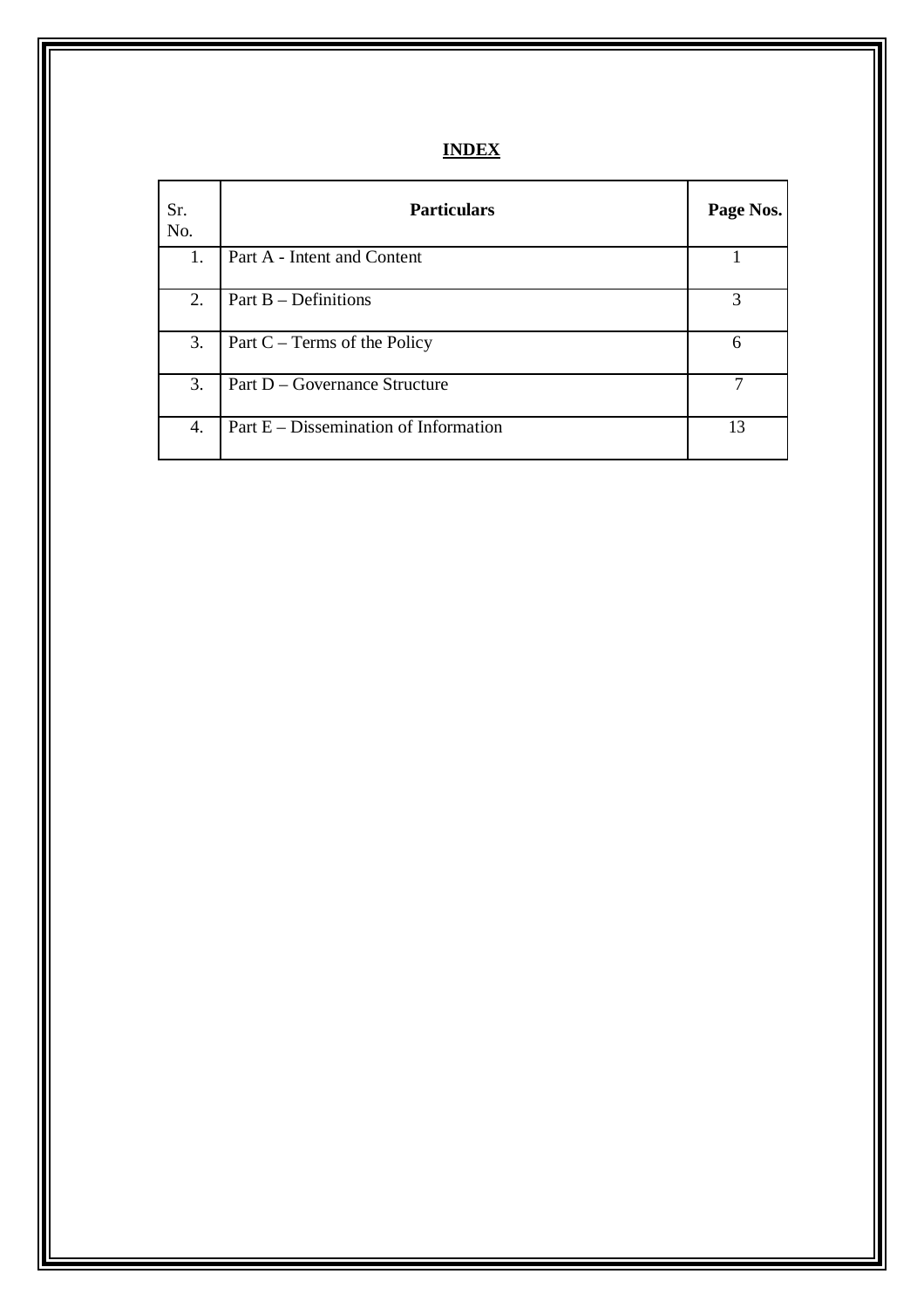#### **PART – A**

#### **INTENT AND CONTENT**

#### **About the Company:**

Allied Computers International (Asia) Limited (hereinafter referred to as 'the **Company'**) is a public limited company incorporated on9<sup>th</sup> May, 2002, under the Companies Act, 1956 (Corporate Identity Number L72900MH2002PLC135829). The equity shares of the Company are listed on BSE Limited and as such the provisions of the listing agreements entered into by the Company with the said stock exchange (collectively referred to as the ' **Listing Agreements'**) for equity shares, are applicable and binding on it.

#### **Scope and Purpose:**

During the course of its business, the Company enters into transactions with various entities. Some of the transactions were deemed to be 'Related Party Transactions' as per the Accounting Standard on Related Party Disclosures (AS 18), as notified by the Companies (Accounting Standards) Rules, 2006 and such transactions were duly disclosed in the Annual Reports of the Company.

However, the Companies Act, 2013, the Rules framed there under as well as the Clause 23 of the Listing Agreements relating to Corporate Governance, provide for detailed provisions on Related Party Transactions.

This Policy on Transactions with Related Parties (**Policy**) is framed as per the requirements of the Clause 23 of the Listing Agreements and intended to ensure proper approval and reporting of the concerned transactions between the Company and its Related Parties.

In view of the above, pursuant to the review and recommendations of the Audit Committee of Directors at its meeting held on, the Board of Directors of the Company (**Board**) approved this Policy at its meeting held on matters relating to Transactions with Related Party, as set out below.

#### **Clarifications, Amendments and Updates:**

As the Audit Committee of Directors of the Company is entrusted with the task of reviewing and approving transactions with Related Parties or any subsequent modifications thereof, it shall be the reviewing authority with respect to this Policy and shall recommend this Policy or amendments thereof for the approval of the Board.

The Executive Management of the Company comprising the Vice Chairman & Chief Executive Officer, Managing Director and Executive Director(s) shall have the authority, either singly or jointly, to issue such guidance and clarifications as may be deemed necessary for the implementation of this Policy. They are also authorized to delegate such powers as may be considered necessary and appropriate for effective administration and enforcement of this Policy to any officer(s) of the Company.

This Policy shall be deemed to have come into effect from January 1, 2016. This Policy may be amended, pursuant to the recommendation of the Audit Committee and subject to the approval of the Board.

The Audit Committee shall review this Policy at such interval as it may deem necessary and recommend the changes, if any, to this Policy for the approval of the Board of Directors of the Company.

All words and expressions used herein shall have the same meaning as assigned to them in the Companies Act, 2013; Rules framed there under and/or Clause 23 of the Listing Agreements, as amended, from time to time.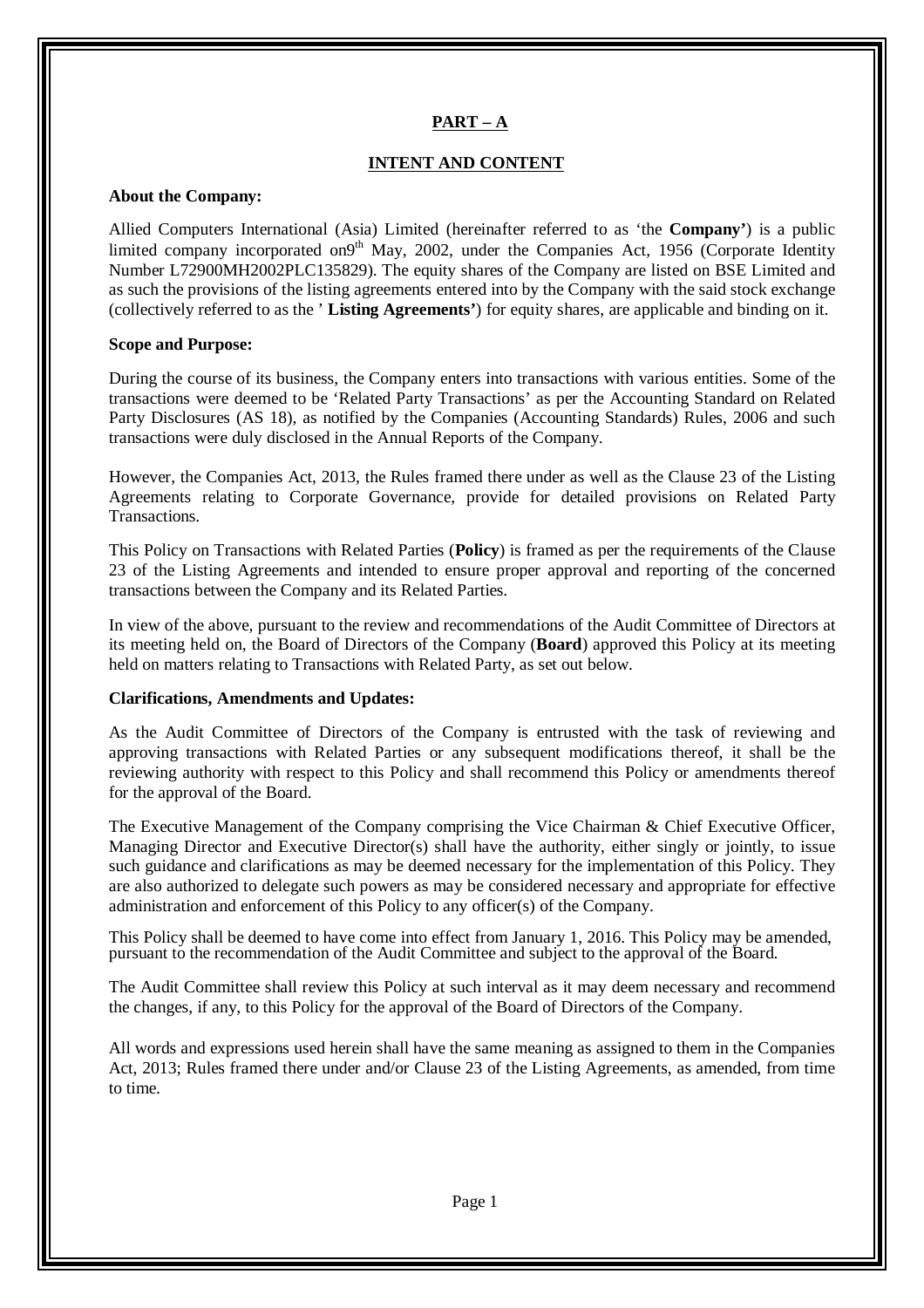# **PART – B**

### **DEFINITIONS**

### **1. Arm's Length Transaction**

Explanation (b) to Section 188(1) of the Companies Act, 2013 defines an " *arm's length transaction*" to mean *a transaction between two related parties that is conducted as if they were unrelated, so that there is no conflict of interest*.

#### **2. Associate Company**

#### A. Companies Act, 2013:

In terms of Section 2(6) of the Companies Act, 2013 " *Associate Company*" in relation to another company, means *a company in which that other company has a significant influence, but which is not a subsidiary company of the company having such influence and includes a joint venture company*.

For the purposes of this term 'Associate Company', "significant *influence*" means control of at least twenty per cent of total share capital, or of business decisions under an agreement.

#### B. Listing Agreement:

The definition of the term "Associate" under the Listing Agreements is linked to the Accounting Standard on Related Party Disclosures (AS 18), which defines it to mean *an enterprise in which an investing reporting party has significant influence and which is neither a subsidiary nor a joint venture of that party*.

For the purposes of AS 18, "significant *influence*" means *the participation in the financial and/or operating policy decisions of an enterprise, but not control of those policies*.

#### **3. Audit Committee**

The term "Audit *Committee*" means the committee of Board of Directors the Company constituted in accordance with the provisions of Clause 49 of the Listing Agreements, Companies Act, 2013 and Rules made there under.

#### **4. Material Related Party Transaction**

In terms of Clause 49(VII) (C) of the Listing Agreements, "Material *Related Party Transaction*" means a transaction / transactions to be entered into individually or taken together with previous transactions during a financial year that exceeds ten percent of the annual consolidated turnover of the company as per the last audited financial statements of the company.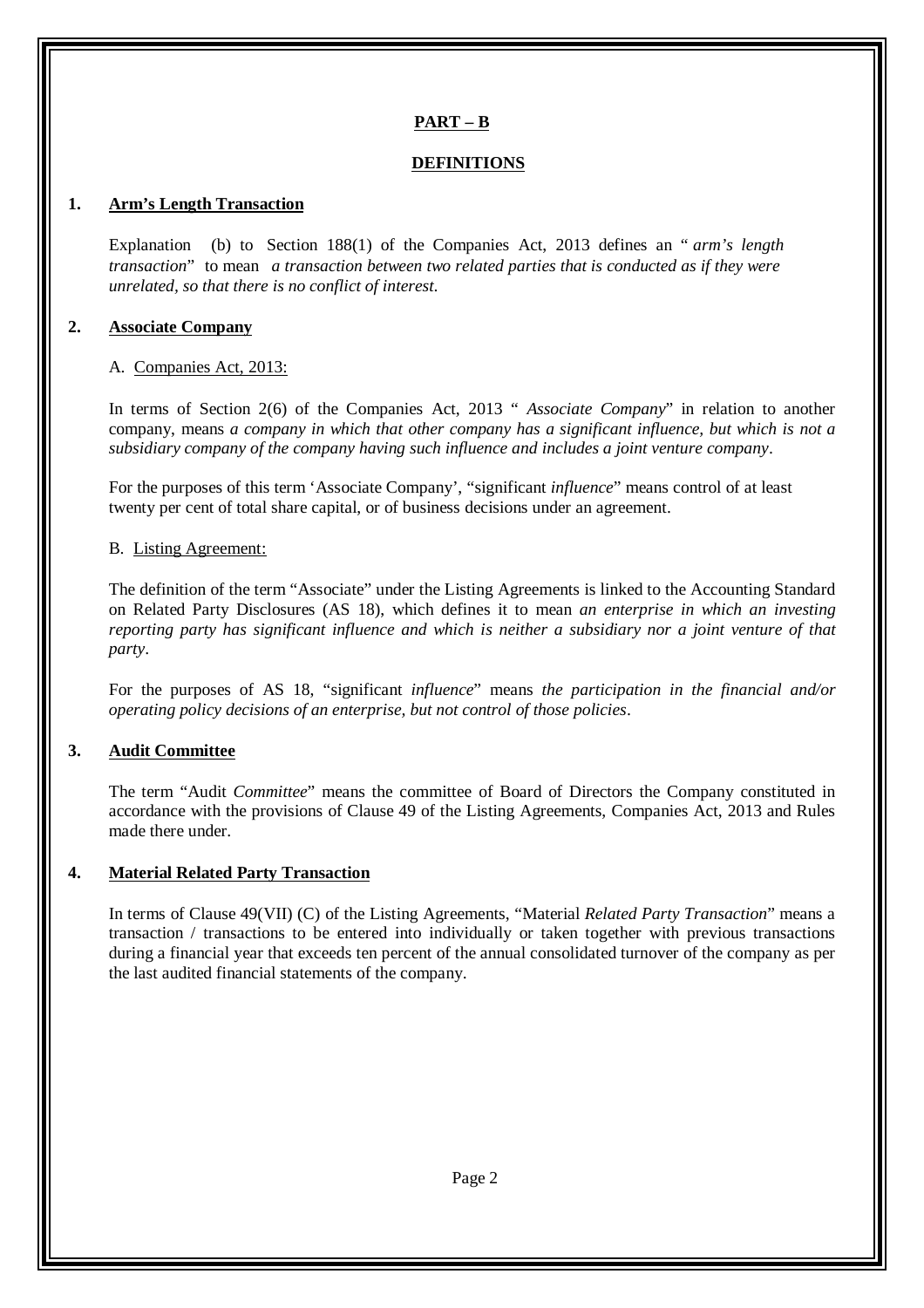# **5. Related Party**

A. Companies Act, 2013:

The term Related Party has been defined under Section 2(76) of the Companies Act, 2013 as follows-

*Related Party with reference to a company means –*

- *(i) a director or his relative;*
- *(ii) a key managerial personnel or his relative;*
- *(iii) a firm, in which a director, manager or his relative is a partner;*
- *(iv) a private company in which a director or manager is a member or director;*
- *(v) a public company in which a director or manager is a director and holds along with his relatives, more than 2% of its paid-up share capital;*
- *(vi) anybody corporate whose Board of Directors, managing director or manager is accustomed to act in accordance with the advice, directions or instructions of a director or manager;*
- *(vii) any person on whose advice, directions or instructions a director or manager is accustomed to act:*

*Provided that nothing in sub-clauses (vi) and (vii) shall apply to the advice, directions or instructions given in a professional capacity;* 

- *(viii) any company which is —*
	- *(A) a holding, subsidiary or an associate company of such company; or*
	- *(B) a subsidiary of a holding company to which it is also a subsidiary;*
- *(ix) such other person as may be prescribed;*

Rule 3 of the Companies (Specification of definitions details) Rules, 2014, provides that a director or key managerial personnel of the holding company or his relative with reference to a company shall also be deemed to be a related party.

B. Listing Agreements:

The term Related Party has been defined under Clause 49(VII) (B) of the Listing Agreement as follows:

*For the purpose of Clause 49 (VII), an entity shall be considered as related to the company if:*

*(i) such entity is a related party under Section 2(76) of the Companies Act, 2013; or (ii) such entity is a related party under the applicable accounting standards.* 

C. Accounting Standard:

As per Standard 10.1 of Accounting Standard 18 (AS 18) pertaining to Related Party Disclosures notified by the Companies (Accounting Standards) Rules, 2006, a Related Party is defined as follows -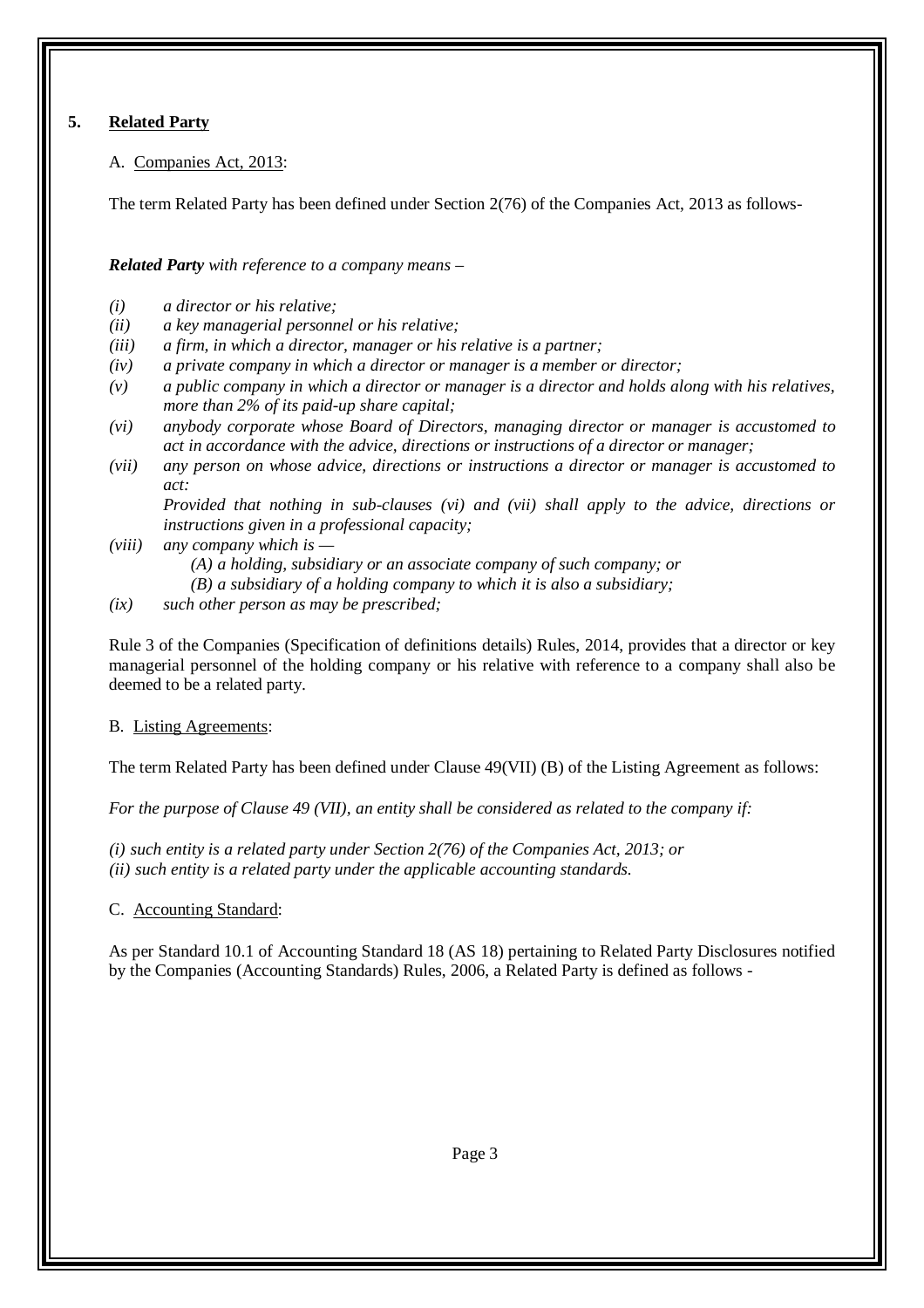*Parties are considered to be related if at any time during the reporting period one party has the ability to control the other party or exercise significant influence over the other party in making financial and/or operating decisions.*

In view of the above definition, AS 18 further defines the terms 'control' and 'significant influence' as follows -

#### *Control –*

- *a) ownership, directly or indirectly, of more than one half of the voting power of an enterprise, or*
- *b) control of the composition of the board of directors in the case of a company or of the composition of the corresponding governing body in case of any other enterprise, or*
- *c) a substantial interest in voting power and the power to direct, by statute or agreement, the financial and/or operating policies of the enterprise.*

#### *Significant Influence –*

*Participation in the financial and/or operating policy decisions of an enterprise, but not control of those policies.*

#### **6. Related Party Transaction**

Clause 49(VII) (A) of the Listing Agreements defines a "Related *Party Transaction*" to be a *transfer of resources, services or obligations between a company and a related party, regardless of whether a price is charged.* 

Further, it is also explained that *a "transaction" with a related party shall be const rued to include a single transaction or a group of transactions in a contract.* 

# **7. Relative**

In terms of Section 2(77) of the Companies Act, 2013 read with the Companies (Specification of definitions details) Rules, 2014 a person is said to be a relative of another, if -

- a. They are members of a Hindu undivided family;
- b. They are husband and wife;
- c. Father (including step-father);
- d. Mother ( including step-mother);
- e. Son ( including step-son);
- f. Son's wife;
- g. Daughter;
- h. Daughter's husband;
- i. Brother ( including step-brother); or
- j. Sister (including step-sister).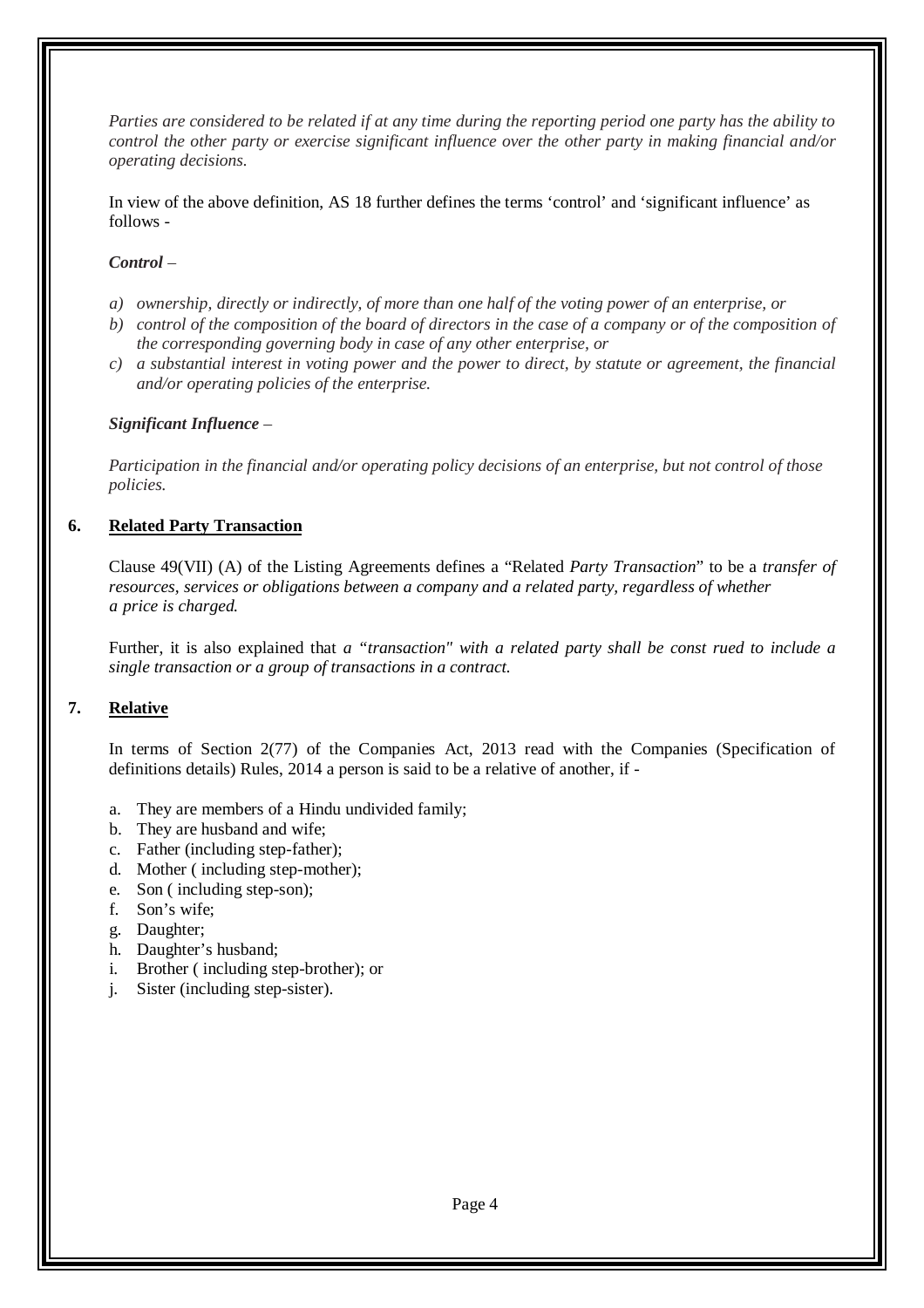# **PART – C**

#### **TERMS OF THE POLICY**

- 1. All the Related Party Transactions proposed to be entered into by the Company shall require the prior approval of the Audit Committee, including those transactions proposed to be entered in the ordinary course of its business.
- 2. All the contracts/ arrangements prescribed under Section 188(1) of the Companies Act, 2013 and within the threshold limits prescribed under Rule 15 (3) of Companies (Meetings of Board and its Powers) Second Amendment Rules, 2014, which are not in the ordinary course of business of the Company or on an arm's length basis shall along with the approval of the Audit Committee also require approval of the Board of Directors of the Corporation.
- 3. All the Material Related Party Transactions and Related Party Transactions exceeding the threshold limits prescribed under Clause 49 of the Listing Agreements, whether or not in the ordinary course of business of the Company or on an arm's length basis, shall require prior approval of the Audit Committee, the Board and the shareholders of the Company by way of Special Resolution and the related parties shall abstain from voting in such resolution.

Further, the Companies (Meetings of Board and its Powers) Rules, 2014 states that in case of a wholly owned subsidiary, the special resolution passed by the holding company shall be sufficient for the purpose of entering into the transactions between the wholly owned subsidiary and the holding company.

4. However, it is clarified that all Related Party Transactions exceeding the threshold limits prescribed under Rule 15(3) of Companies (Meetings of Board and its Powers) Second Amendment Rules, 2014, which are in the ordinary course of business and on an arm's length basis, will only require the prior approval of the Audit Committee, provided that such Related Party Transactions do not exceed the materiality threshold as provided under Clause 49(VII) C of the Listing Agreements.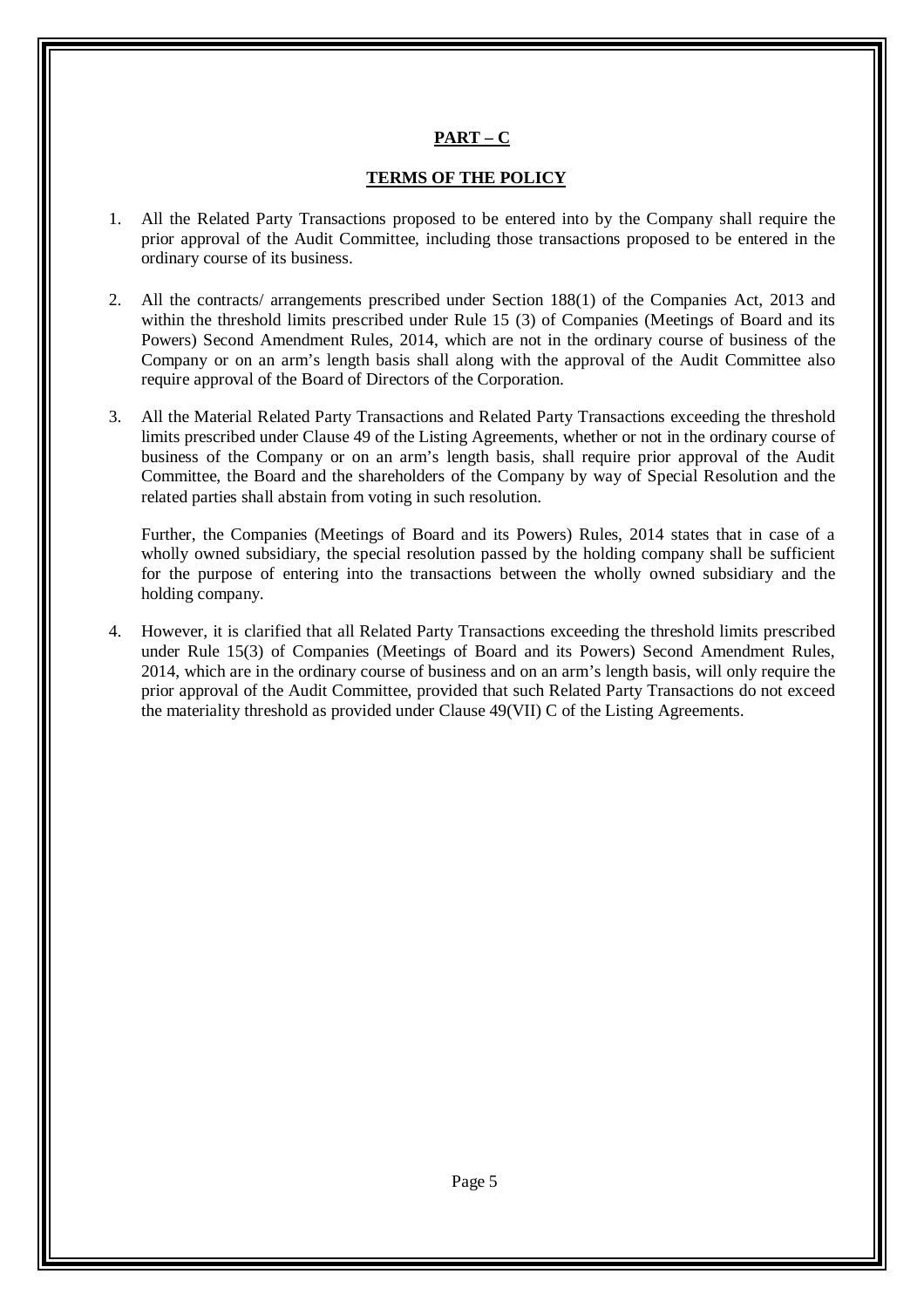# **PART – D**

#### **GOVERNANCE STRUCTURE**

#### **1. Identification of Related Party Transactions**

- (i) Related Party Transactions are required to undergo a detailed analysis before arriving at a conclusion as to its impact as well as the course of action with regard to the approval requirements from the concerned bodies. The Companies Act, 2013, Rules made there under and Clause 49 of the Listing Agreements have laid down procedures for dealing with Related Party Transactions.
- (ii) In terms of Section 188 (1) of the Companies Act, 2013, the Company cannot enter into any contract or arrangement with a Related Party, without the consent of the Board with respect to the following contracts/ arrangements viz.
	- a. sale, purchase or supply of any goods or materials;
	- b. selling or otherwise disposing of, or buying property of any kind;
	- c. leasing of property of any kind;
	- d. availing or rendering of any services;
	- e. appointment of any agent for purchase or sale of goods, materials, services or property;
	- f. such related party's appointment to any office or place of profit in the company, its subsidiary company or associate company; and
	- g. underwriting the subscription of any securities or derivatives thereof, of the company.

In relation to the above, the expression "office *or place of profit*" has been explained to mean any office or place—

- a. *where such office or place is held by a director, if the director holding it receives from the company anything by way of remuneration over and above the remuneration to which he is entitled as director, by way of salary, fee, commission, perquisites, any rent-free accommodation, or otherwise;*
- b. *where such office or place is held by an individual other than a director or by any firm, private company or other body corporate, if the individual, firm, private company or body corporate holding it receives from the company anything by way of remuneration, salary, fee, commission, perquisites, any rent-free accommodation, or otherwise*.
- (iii) In terms of the third proviso to Section 188(1) of the Companies Act, 2013, the consent of the Board and the shareholders of the Company will not be required in case any of the aforementioned transactions entered into by the Company are in the ordinary course of business and on an arm's length basis.
- (iv) The Company has established internal procedures wherein the relevant details of Related Parties are collated based on the disclosures received. This list shall be shared with the concerned departments for their information and necessary compliances as stated in this Policy.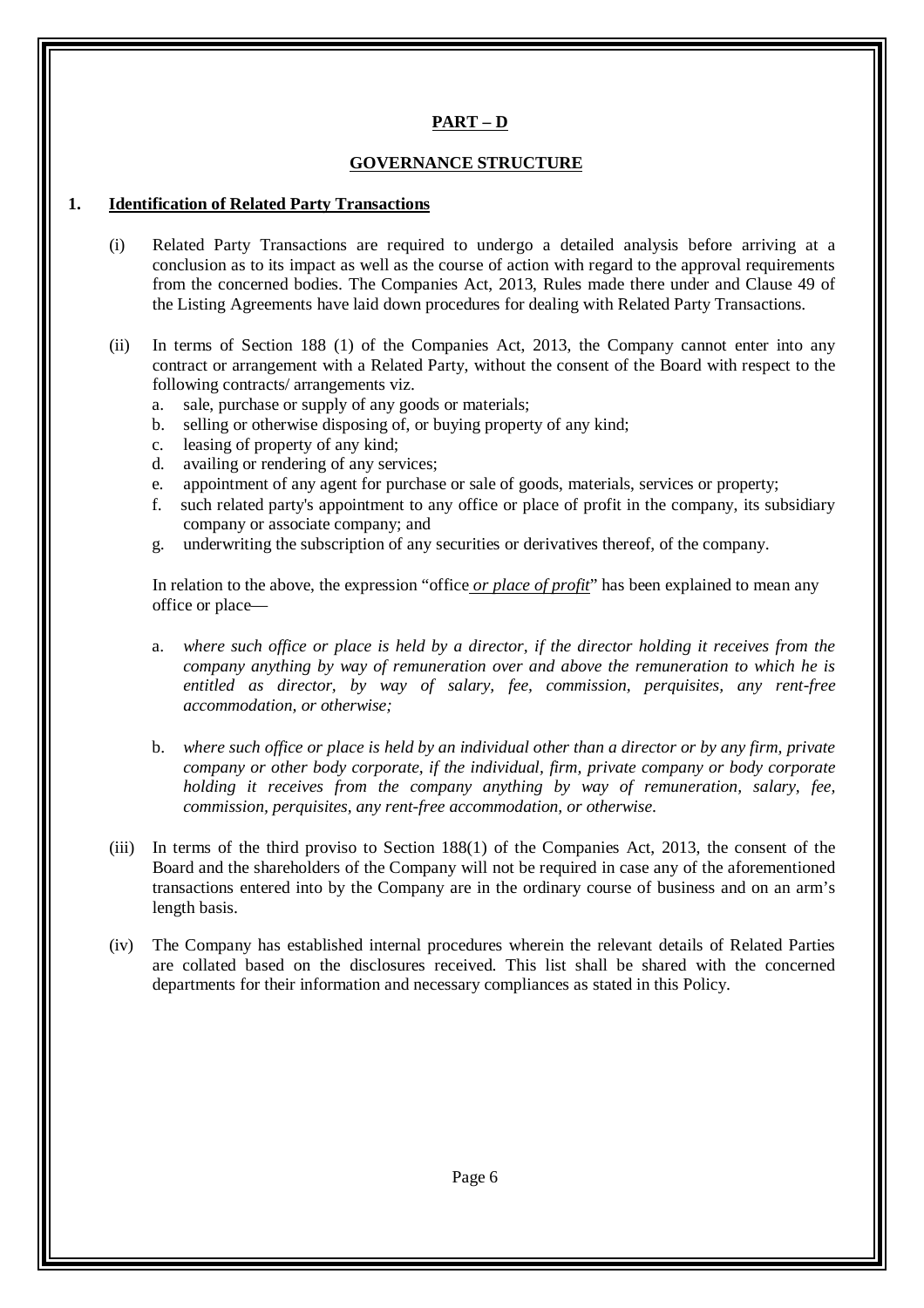- (v) The Related Party list shall be updated periodically and shall be reviewed at least once a year, as on 1<sup>st</sup> April every year.
- (vi) The Company shall also constitute a core team of personnel drawn from various departments of the Company which shall determine whether any given transaction with a Related Party falls within the purview of the transactions listed under Section 188(1) of the Companies Act, 2013, as aforementioned.
- (vii) For the purpose of implementing the provisions of this Policy, the Company shall provide the Audit Committee timely and relevant information as stated under point 4 below with regard to the Related Party Transactions.
- (viii) The Audit Committee shall confirm to the Board whether the Related Party Transactions entered into by the Company during the period under consideration were on an arm's length basis and in the ordinary course of its business.

#### **2. Ascertaining whether Related Party Transactions are on an Arm's Length Basis**

- (i) The tests for ascertaining arm's length relationship in case of contracts / arrangements that may be entered into by the Company with related parties could be on the following lines
	- a. The contracts/ arrangements are entered into with related parties, at such prices/ discounts/ premiums and on such terms which are offered to un-related parties of similar category/ profile.
	- b. The contracts/ arrangements have been commercially negotiated.
	- c. The pricing is arrived at as per the guidelines that may be issued by the National Housing Bank/ Ministry of Corporate Affairs, Government of India/ Income Tax Act, 1961, Securities and Exchange Board of India as applicable to any of the contract/ arrangements contemplated under the Companies Act, 2013, Rules framed there under or Clause 49 of the Listing Agreements.
	- d. The payments to group companies are made in the manner and at such rates prevalent in the market for similar category of goods and services and similar category/ profile of customers.
	- e. Any modification to the original contract/ arrangements is substantially on the same price/ discount/ premium and on such terms, as offered to un-related parties of similar category/ profile.
	- f. Such other criteria as may be issued by the Institute of Chartered Accountants of India or any other statutory/ regulatory authority
- (ii) Further, in order to determine the optimum arm's length price, the Company may also apply the most appropriate method from any of the following methods as prescribed under Section 92C(1) of the Income Tax Act, 1961 read with Rule10B of the Income Tax Rules, 1962 –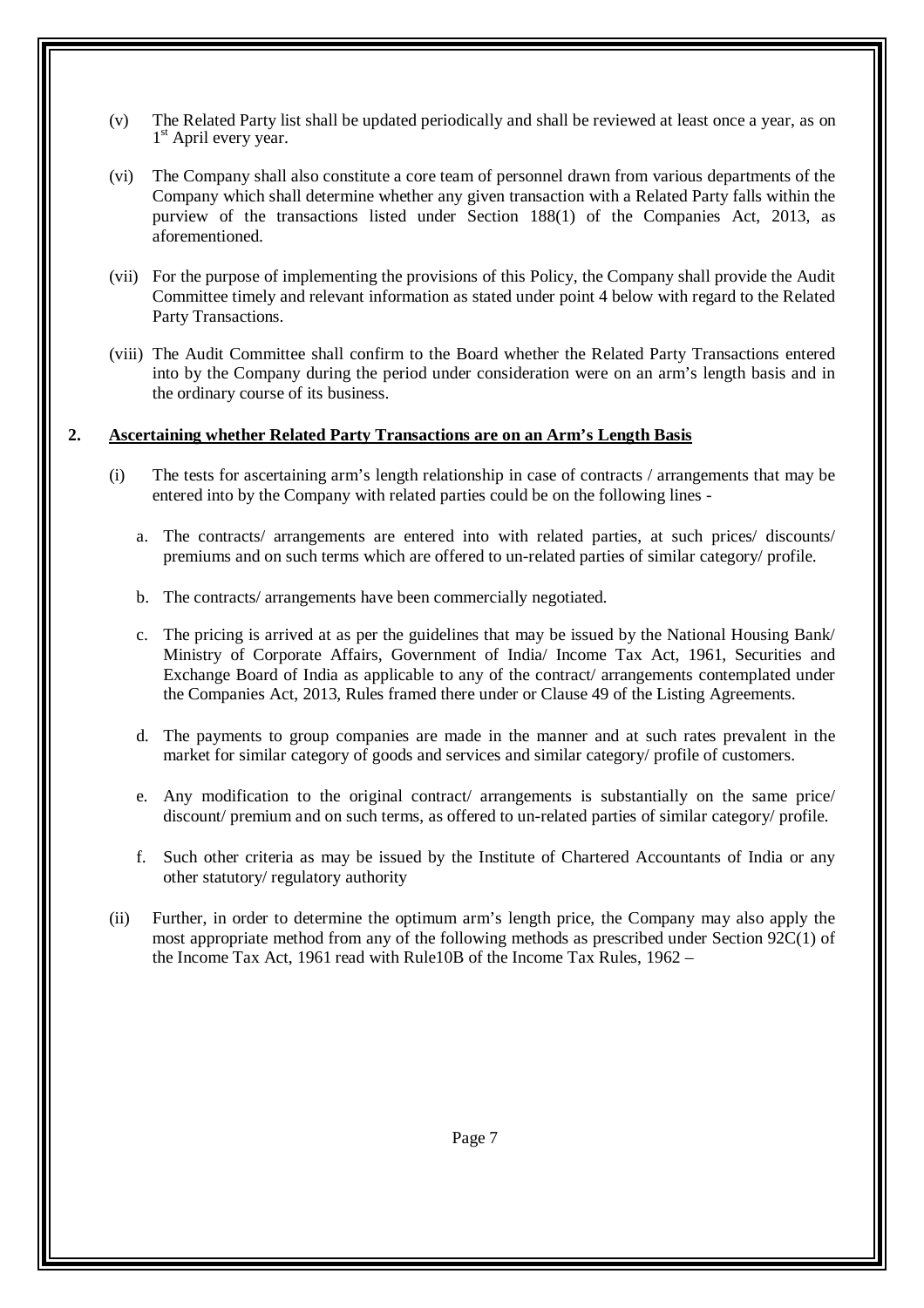- a. Comparable Uncontrolled Price method (CUP method)
- b. Resale Price Method
- c. Cost Plus Method
- d. Profit Split Method
- e. Transactional Net Margin Method
- f. Other Method as prescribed by the Central Board of Direct Taxes
- (iii) The Company may also appoint an independent external agency that shall confirm the most appropriate methodology for arriving at the arm's length price as prescribed under Section 92C(1) of the Income Tax Act, 1961 read with Rule10B of the Income Tax Rules, 1962 for those transactions that have been /are to be entered into with Related Parties.
- (iv) Further, the Company shall also obtain a certificate from an internal auditor or such other agency duly appointed for the purpose of certifying that all the transactions that have been /are to be entered into with Related Parties, are in accordance with the most appropriate pricing methodology as suggested by the independent external agency and also in the ordinary course of business of the Company..

#### **3. Ascertaining whether Related Party Transactions are in the Ordinary Course of Business**

- (i) In order to decide whether or not a contract or arrangement is being entered by the Company is in its ordinary course, the Company shall consider whether such contract/ arrangement is germane to attainment of the main objects as set out in its Memorandum of Association or such other activities as may be permitted, from time to time.
- (ii) The Company shall also consider whether the transaction contemplated under the proposed contract or arrangement is either similar to contracts or arrangements which have been undertaken in the past, or, in the event that such transaction is being undertaken for the first time, whether the Company intends to carry out similar transactions in the future.
- (iii) Further, whether the transaction value is within the reasonable range for similar types of other transactions, will also be an important consideration. An exceptionally large value transaction should invite closer scrutiny.
- (iv) These are not exhaustive criteria and the Company will have to assess each transaction considering its specific nature and circumstances.

#### **4. Consideration for Approval of Related Party Transactions**

- (i) The approval of the Audit Committee is required for entering into any Related Party Transaction, including any amendment or modification to such transaction. Relevant information will be provided with respect to each Related Party Transaction as follows:
	- a. the name of the related party and nature of relationship;
	- b. the nature, duration of the contract and particulars of the contract or arrangement;
	- c. the material terms of the contract or arrangement including the value, if any;
	- d. the material terms of the contract or arrangement including the value, if any;
	- e. the material terms of the contract or arrangement including the value, if any;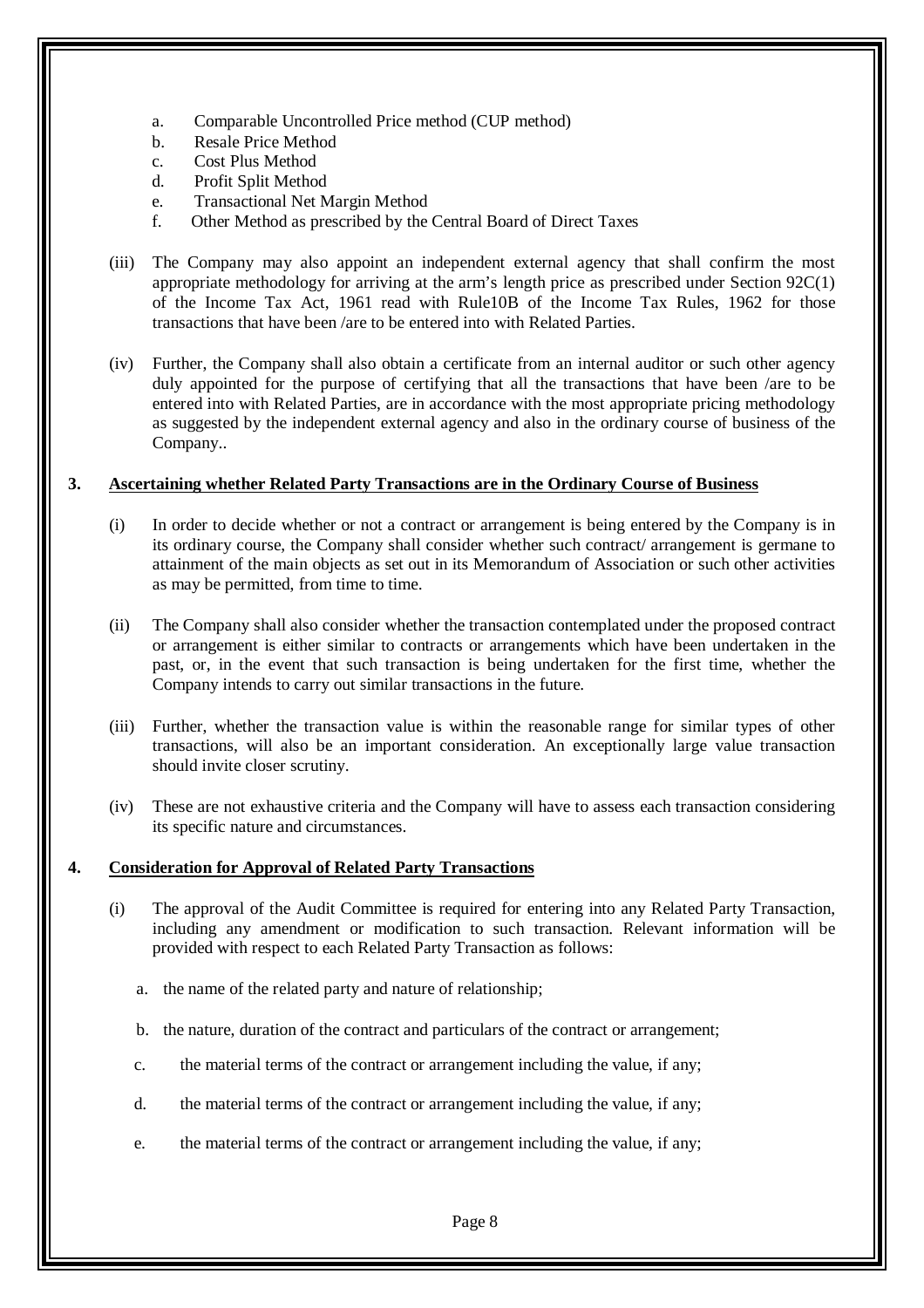- f. the material terms of the contract or arrangement including the value, if any;
- g. any advance paid or received for the contract or arrangement, if any;
- h. the manner of determining the pricing and other commercial terms, both included as part of contract and not considered as part of the contract;
- i. whether all factors relevant to the contract have been considered, if not, the details of factors not considered with the rationale for not considering those factors; and
- j. any other information relevant or important for the Committee to take a decision on the proposed transaction.
- (ii) Audit Committee shall be entitled to call for such information/ documents in order to understand the scope of the proposed related party transaction(s) and recommend an effective control system for the verification of the supporting documents.
- (iii) In determining whether approval can be accorded to a Related Party Transaction, the Audit Committee will consider the following factors:
	- a. whether the transaction with the Related Party is in the ordinary course of business of the Company;
	- b. whether the terms of the Related Party Transaction are on arm's length basis;
	- c. whether there are any undue compelling business reasons for the Company to enter into the Related Party Transaction and the nature of alternative transactions, if any;
	- d. whether the Related Party Transaction would affect the independence of any director / key managerial person.
	- e. whether the proposed Related Party Transaction includes any potential reputational / regulatory risks that may arise as a result of or in connection with the proposed transaction; and
	- f. whether the Related Party Transaction would present an improper conflict of interest for any director or key managerial personnel of the Company, taking into account the size of the transaction, the overall financial position of the Related Party, the direct or indirect nature of interest of the Related Party in the transaction and such other factors as the Audit Committee deems relevant.
- (iv) If the Audit Committee determines that a Related Party Transaction should be brought before the Board, or if the Board in any case elects to review any such matter or it is mandatory under any law for Board to approve the Related Party Transaction, then the Board shall consider and approve the Related Party Transaction at a meeting and the considerations set forth above shall apply to the Board's review and approval of the matter, with such modification as may be necessary or appropriate under the circumstances.
- (v) No member of the Audit Committee/ Board shall participate in the review or approval of any Related Party Transaction with respect to which such Member or any of his or her relatives is a Related Party.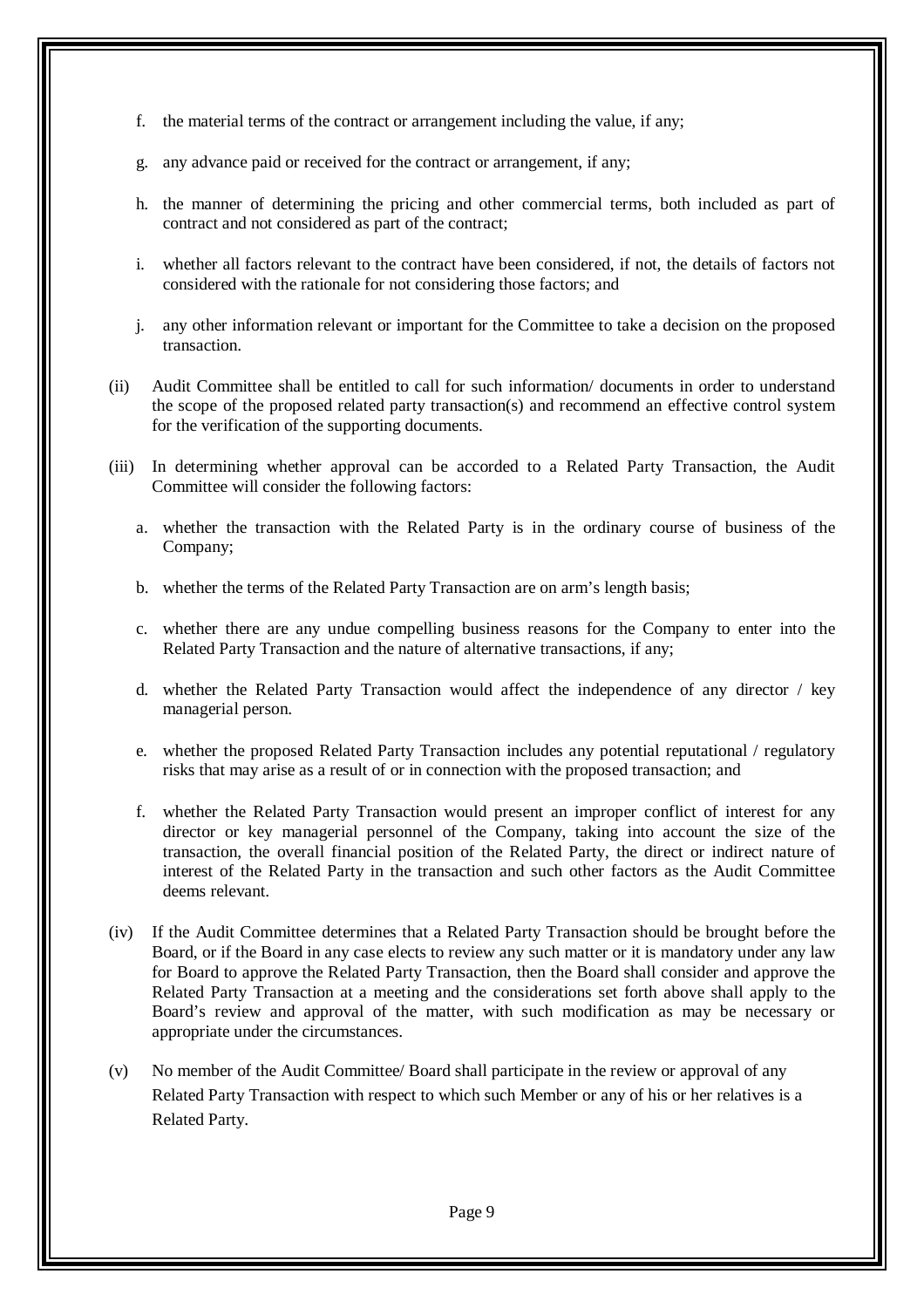#### **5. Omnibus Approval by the Audit Committee**

- (i) In case of certain frequent/ repetitive/ regular transactions with Related Parties which are in the ordinary course of business of the Company (including transactions for support services / sharing of services with Subsidiary / Associate Companies), the Audit Committee may consider grant of an omnibus approval for such Related Party Transactions proposed to be entered into by the Company, subject to the following conditions:
	- a. The Audit Committee shall lay down the criteria for granting such omnibus approval in line with this Policy.
	- b. It shall satisfy itself that the need for such omnibus approval and that such approval is in the business interest of the Company.
	- c. Such omnibus approval shall specify (i) the name(s) of the related party, nature of transaction, period of transaction, maximum amount of transaction that can be entered into, (ii) the indicative base price or current contracted price and the formula for variation in the price, if any and (iii) such other conditions as the Audit Committee may deem fit;

Provided that where the need for Related Party Transaction cannot be foreseen and the aforesaid details are not available, the Audit Committee may grant omnibus approval for such transactions subject to their value not exceeding Rs. 1 crore per transaction.

- (ii) The details of such transactions viz. actually entered into/ executed by the Company shall be tabled at the next meeting of the Audit Committee for its ratification.
- (iii) Such omnibus approval shall be valid for a period not exceeding 1 (one) year and shall require fresh approval after the expiry of 1 (one) year from the date of the original approval granted by the Audit Committee, from time to time.
- (iv) In terms of Clause 49(III) (E) (2) of the Listing Agreements, the Audit Committee shall review the statement containing significant Related Party Transactions. The threshold limit for determining significant Related Party Transactions will be the same as applicable for Material Related Party Transactions under Clause 49(VII) C of the Listing Agreements, as amended from time to time.

#### **6. Material Transactions with Related Parties**

- (i) In terms of Clause 49(VII) C of the Listing Agreements, even if a transaction with a Related Party is in the ordinary course of business and on an arm's length basis, Material Related Party Transactions shall require the approval of the shareholders of the Company through a special resolution wherein the Related Parties shall abstain from voting on the concerned matter. It also stipulates that in relation to Related Party Transactions, all entities falling within the definition of 'related parties' are to abstain from voting irrespective of whether the entity is a party to the particular transaction or not.
- (ii) However, in case of any Material Related Party Transaction entered into between the Company and any of its wholly owned subsidiary companies whose accounts are consolidated with that of the Company and placed before the shareholders at the general meeting for their approval, the said requirement of seeking the approval of the shareholders by way of a special resolution shall not be applicable.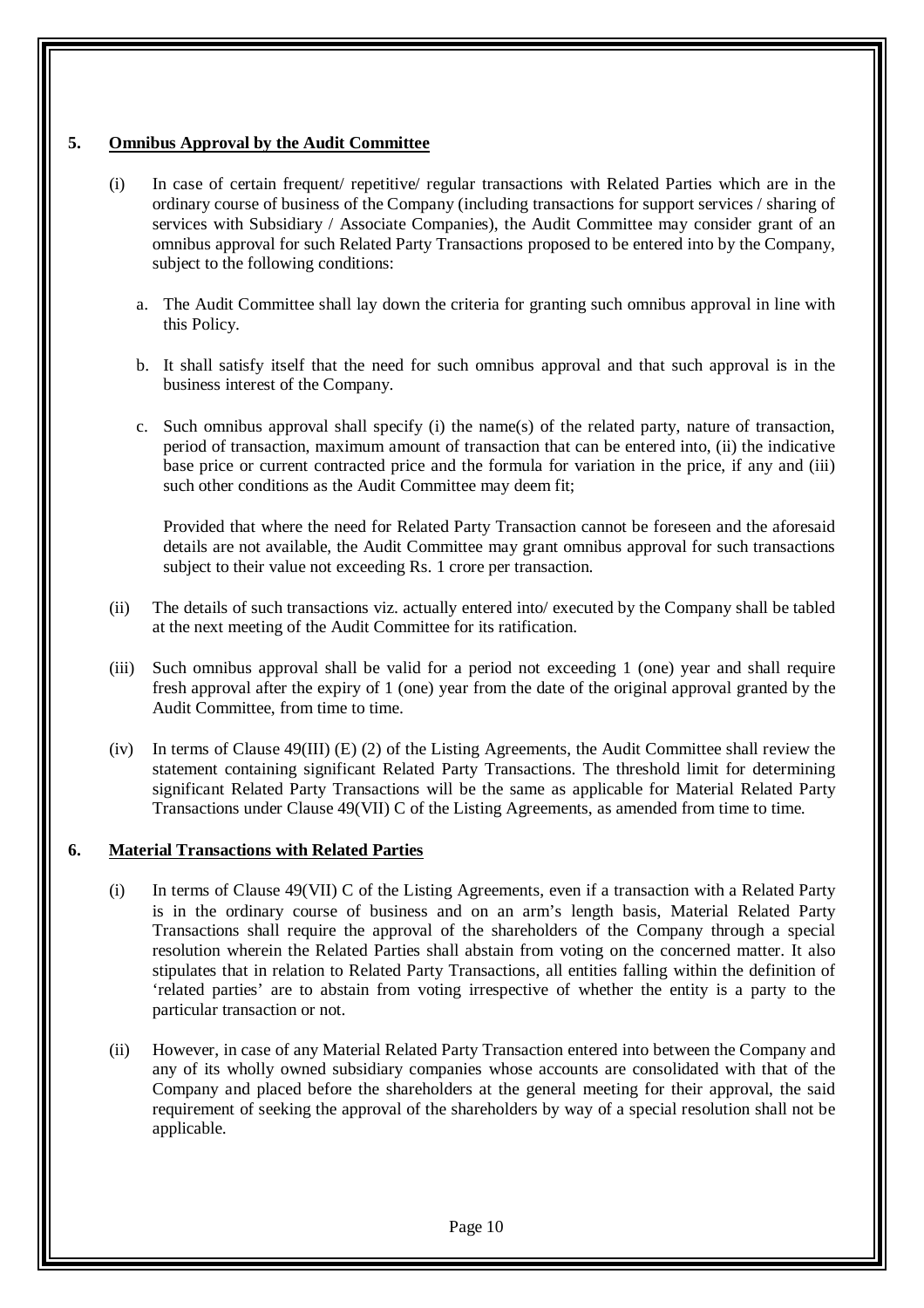# **PART – E**

#### **DISSEMINATION OF INFORMATION**

The Company shall upload this Policy on its website i.e., www.aci-asia.com and a weblink of the same will be provided in the Annual Report. Disclosures regarding Material Related Party Transactions, if any, shall be disclosed to the stock exchanges along with the quarterly Compliance Report on corporate governance.

The Company shall also make relevant disclosures in its Annual Report and maintain such registers as required under the provisions of the Companies Act, 2013, Rules made there under and Clause 49 of the Listing Agreements.

\*\*\*\*\*\*\*\*\*